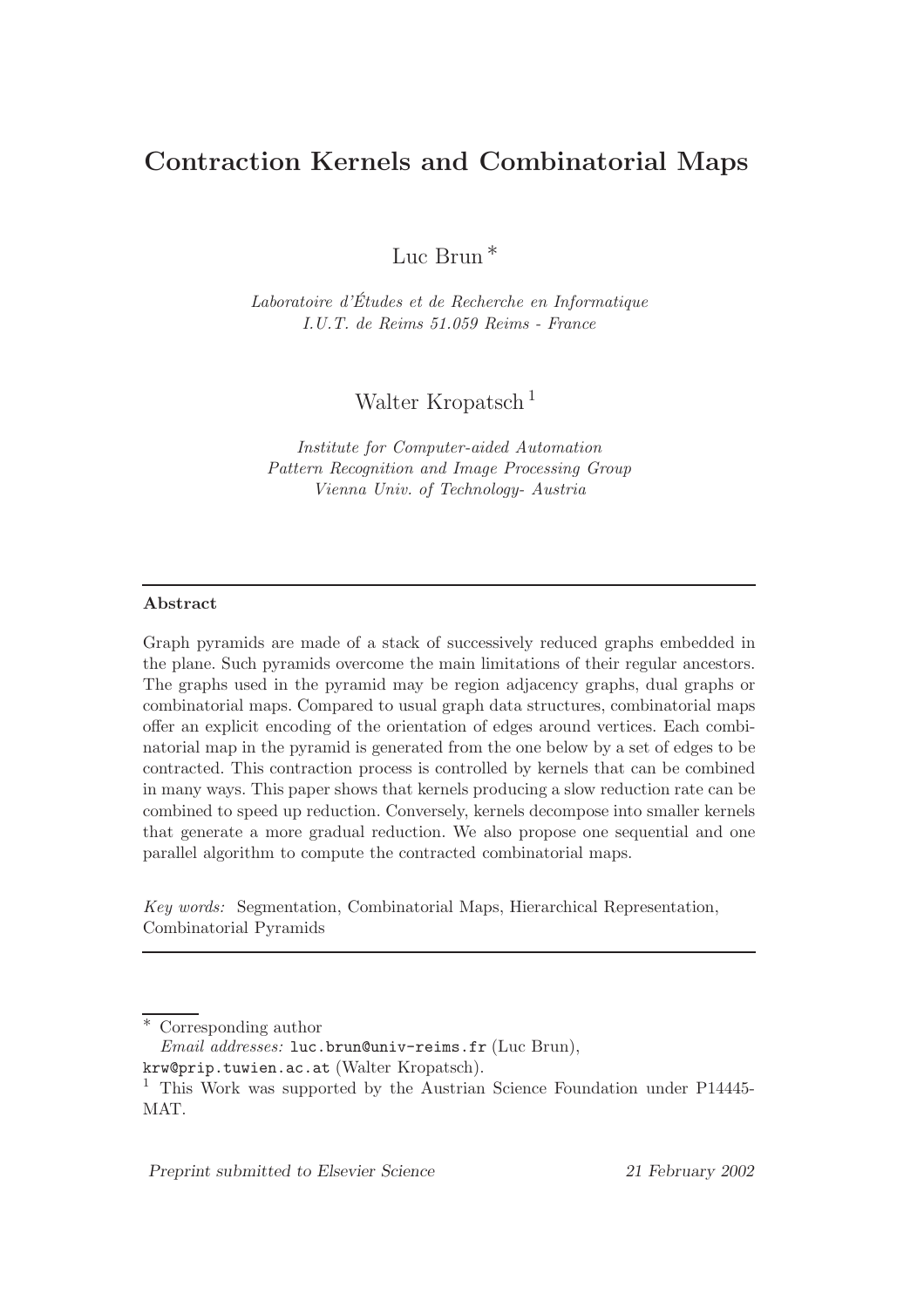## 1 Introduction

Using graphs many vision problems may be formulated in an abstract setting with solid theoretical foundations from graph theory. Additionally, graphs allow to abstract the exact shape and positioning of the objects under study and thus improve the potential applications and the efficiency of many graph based vision algorithms. The use of graphs within the computer vision framework is not new. However, there is a growing interest toward an explicit formulation of vision problems as graph problems. The recent trends in this field concern (Dickinson et al., 2001): the graph partitioning, graph indexing, graph matching and clustering and the graph generalization problems. The potential applications of such problems are respectively the segmentation, the image data base retrieval, the object recognition and classification and the object recognition and modeling.

However, graphs used in vision may be quite big and many graph algorithms have a high computational cost. For example, a simple graph encoding a  $512 \times$ 512 regular grid is defined by  $\mathcal{O}(512^2)$  vertices and edges. In the same way the brute force approach of graph matching requires a computational cost of  $\mathcal{O}(n!)$  where *n* is the number of vertices.

An irregular pyramid (Meer, 2001) is defined as a stack of successively reduced graphs. Each vertex in the pyramid is associated to a connected set of vertices in the level below named its reduction window. Each vertex is the parent of the vertices in its reduction window. This parent-child relationship may be iterated down to the base level and the set of child of one vertex in the base level is named its receptive field.

Given one level of the pyramid, the set of receptive fields defines a partition of the base level graph. A direct application of irregular pyramids concerns thus the graph partitioning. Gdalyahu et al. (2001) improve the robustness of the decimation process by using stochastic reduction rules and building M samples of the pyramid. Each edge is then labeled by the number of times it survives up to a given level  $r$ . The irregular pyramid is then used to attach a global value to each edge of the base level graph. Pailloncy et al. (1998) use two other interesting features of irregular pyramids for graph matching:

- (1) Given a pyramid, a first rough solution may be determined on the top of the pyramid and then refined from level to level down to the base
- (2) The notion of hierarchy defined by irregular pyramids may be used to add further constraints on graph algorithms. For example, within the graph matching framework we can require not only a match between the two base level graphs but between the base level graphs and their reduced versions.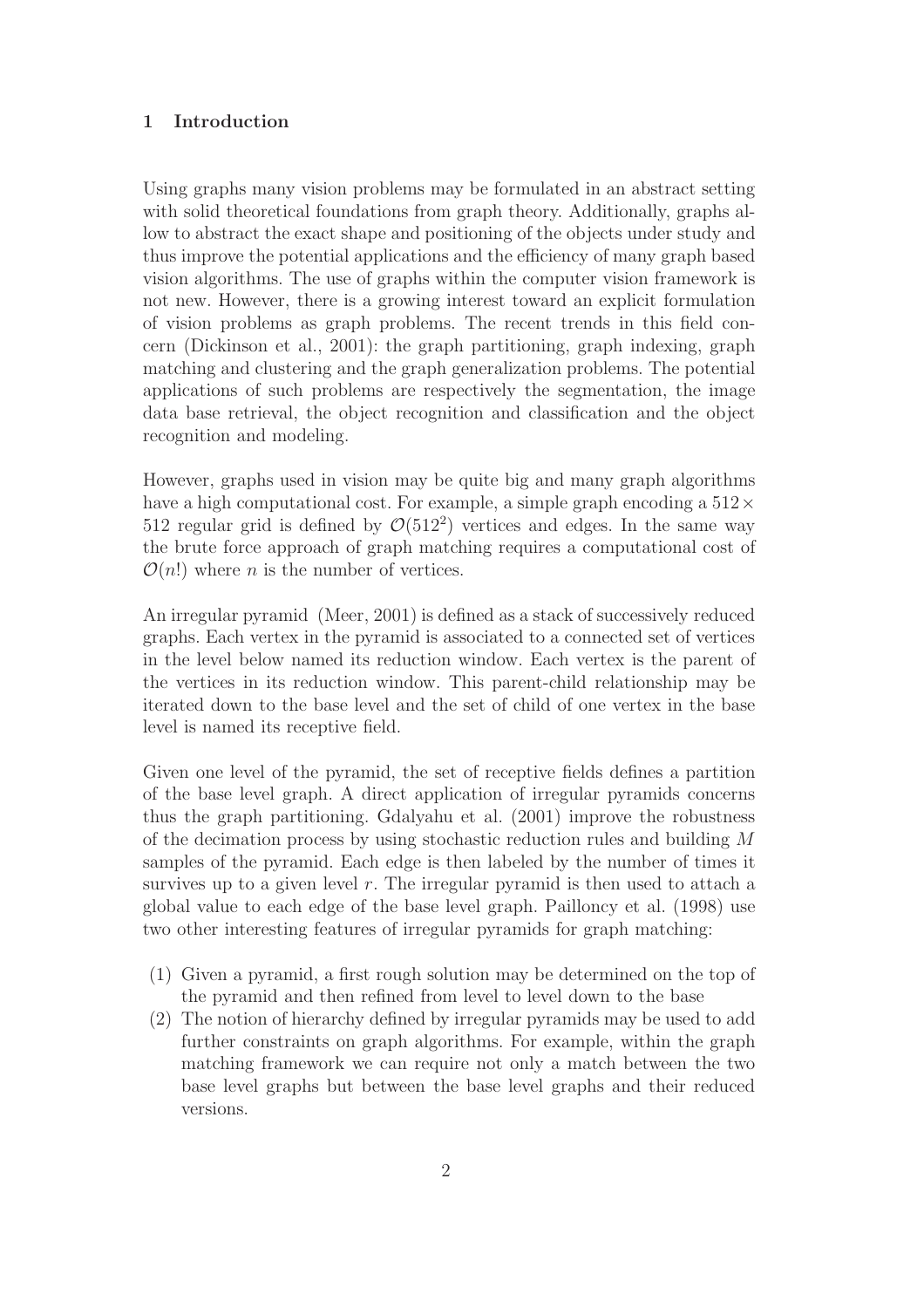These two features may both improve the robustness and reduce the computational cost of graph algorithms.

Irregular Pyramids were first defined by Montanvert et al. (1991). Such irregular pyramids are based on simple graphs (i.e. graphs without multiple edges nor self-loops) and the reduction operation lies on the definition of a set of surviving vertices. Such a set fulfills the two following requirements: 1) Any non-surviving vertex must be adjacent to a surviving one. 2) Two surviving vertices cannot be adjacent. A set of vertices fulfilling these last requirements is called a maximal independent vertex set(MIVS). Given a MIVS, each non surviving vertex is mapped to a surviving neighbor which becomes its parent. The definition of a MIVS requires several iterations of a parallel algorithm. Jolion (2001) removes the iterations induced by the MIVS by performing asynchronous reductions: Some non-surviving vertices may be mapped to surviving ones beside the fact that the whole set of surviving vertices is not yet fully computed. Within the segmentation framework, the first surviving vertices reaching the top of the pyramid should, according to Jolion, correspond to the main object of a scene.

The reduction process used to build one level from the level below influence thus both the computational cost and the properties of an irregular pyramid. The type of graph used within the pyramid is an other important parameter which determines the features which may be readily computed. For example, if the pyramid encodes a hierarchy of image partitions, multiple boundaries and inclusion relationships between regions cannot be readily encoded using a simple graph data structure. Note that such features may be required, for example by segmentation algorithms.

This last drawback may be overcome by using the Dual Graph Pyramid introduced by Kropatsch (1995). A dual graph pyramid is defined as a stack of dual graphs  $(G, \overline{G})$  successively reduced. Within such pyramids the mapping of a non surviving vertex to a surviving one is performed by the contraction of their common edge. The contraction of a graph reduces the number of vertices while maintaining the connections to other vertices. As a consequence some redundant edges such as self-loops or double edges may occur. These redundant edges may be characterized in the dual of the contracted graph and suppressed by a removal step. The resulting graph encodes multiple boundaries between regions. Moreover, edges encoding the adjacency between one region and a surrounding one may be characterized in the dual graph.

Dual graph pyramids have been successfully applied to encode the relationships between objects embedded in the plane (see e.g. Kropatsch (1995)). However, such a graph encoding may not be readily extended to higher dimensions. Moreover, the orientation of the plane is not explicitly encoded by Dual Graph pyramids. These two drawbacks maybe overcome by using the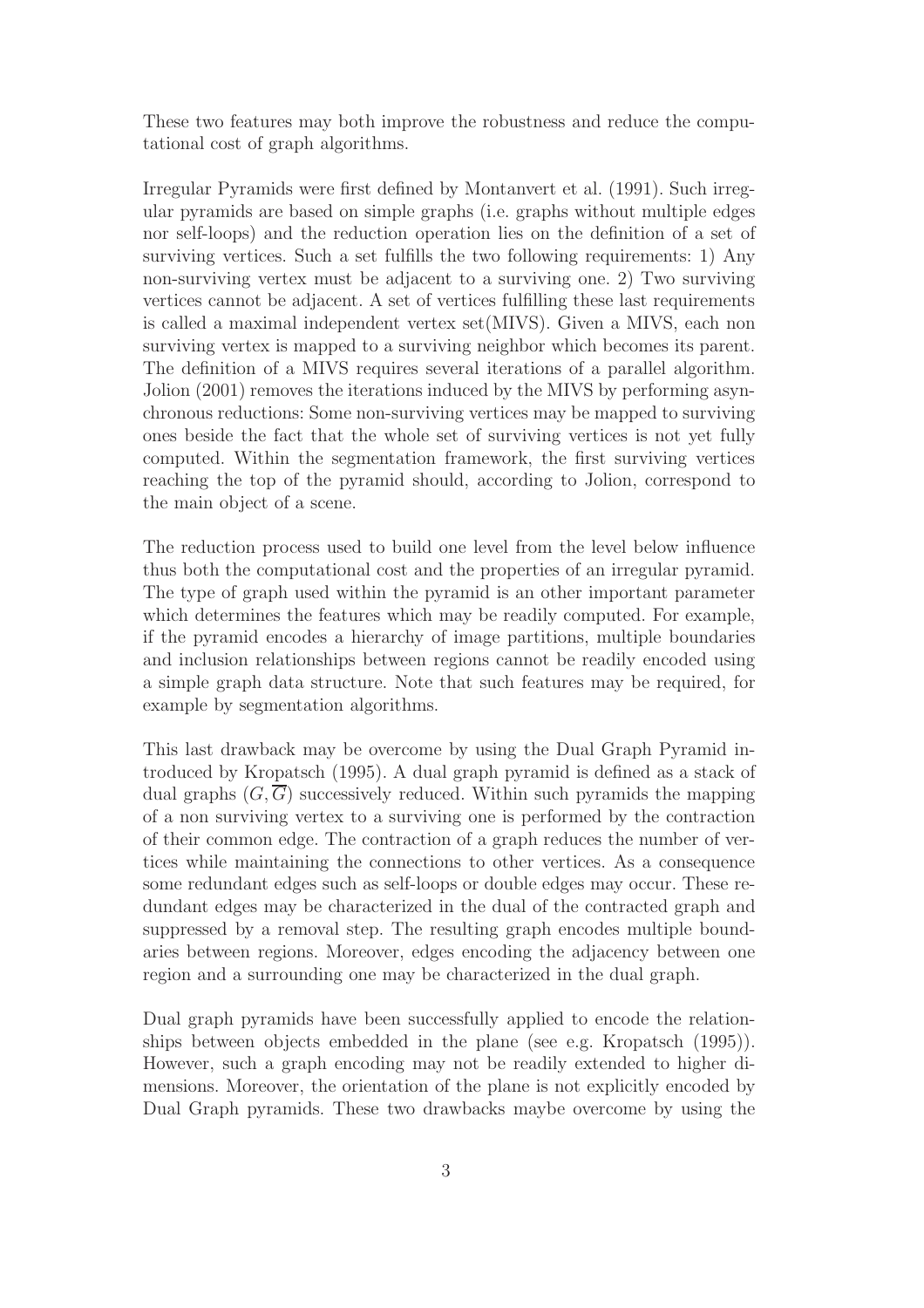Combinatorial Pyramid framework. We present in section 2 the combinatorial map model together with its main properties. In section 3 we introduce the notion of contraction kernel. Such kernels specify the set of edges to be contracted between two levels of the pyramid. These kernels may be either combined or decomposed into smaller kernels. This last property provides an efficient control on the decimation ratio. One sequential and one parallel algorithm computing the contracted combinatorial map are provided in Section 4

#### 2 Combinatorial Maps

A combinatorial map (Gareth and Singerman, 1978) may be understood as a planar graph encoding explicitly the orientation of edges around a given vertex. Fig. 1 demonstrates the derivation of a combinatorial map from a plane graph. First edges are split into two half edges called darts, each dart having its origin at the vertex it is attached to. The fact that two half-edges (darts) stem from the same edge is recorded in the reverse permutation  $\alpha$ . A second permutation  $\sigma$ , called the successor permutation, defines the (local) arrangement of darts around a vertex. Each orbit of  $\sigma$  is associated to one vertex and encodes the sequence of darts encountered when turning counterclockwise around this vertex (e.g. the  $\sigma$ -orbit  $(4, 5, 6)$  in Fig. 1).



Fig. 1. One planar graph encoded by a combinatorial map

The symbols  $\alpha^*(d)$  and  $\sigma^*(d)$  stand, respectively, for the  $\alpha$  and  $\sigma$  orbits of the dart d. More generally, if d is a dart and  $\pi$  a permutation we denote the  $\pi$ -orbit of d by  $\pi^*(d)$ .

A combinatorial map G is the triplet  $G = (\mathcal{D}, \sigma, \alpha)$ , where  $\mathcal D$  is the set of darts and  $\sigma$ ,  $\alpha$  are two permutations defined on  $\mathcal D$  such that  $\alpha$  is an involution:  $(\forall d \in \mathcal{D} \quad \alpha^2(d) = d).$ 

A combinatorial map is defined up to a labeling of darts. This equivalence between two combinatorial maps may be formally defined by using the notion of isomorphism (Gareth and Singerman, 1978): Given two combinatorial maps  $G_1 = (\mathcal{D}_1, \sigma_1, \alpha_1)$  and  $G_2 = (\mathcal{D}_2, \sigma_2, \alpha_2)$  an application  $\psi$  from  $\mathcal{D}_1$  to  $\mathcal{D}_2$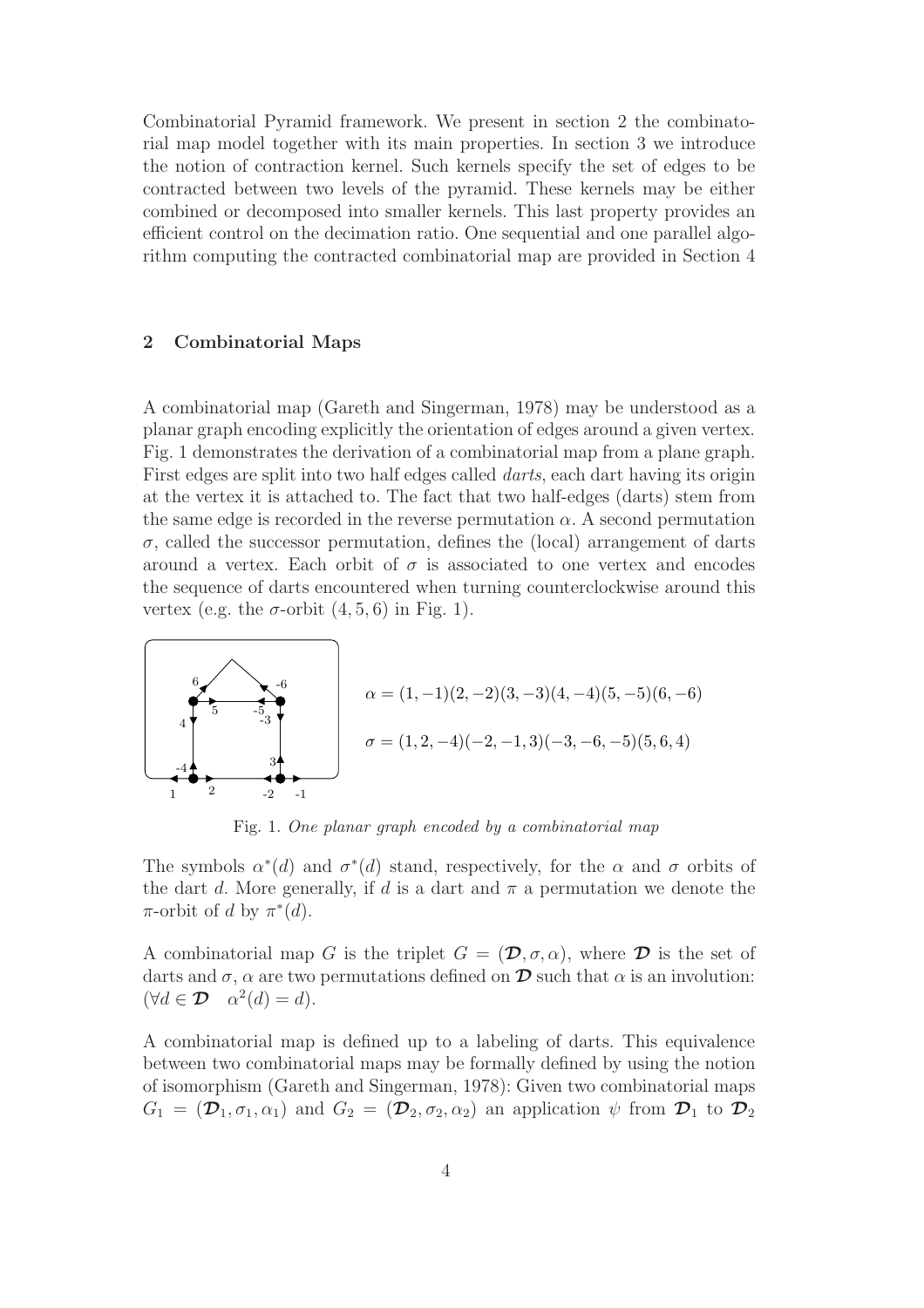defines an isomorphism between  $G_1$  and  $G_2$  iff  $\psi$  is bijective and:

$$
\forall d \in \mathcal{D}_1 \quad \begin{cases} \alpha_1(d) = \psi^{-1}(\alpha_2(\psi(d))) \\ \sigma_1(d) = \psi^{-1}(\sigma_2(\psi(d))) \end{cases} \tag{1}
$$

As Dual Graphs, Combinatorial maps allow to encode multiple boundaries between regions and surrounding relationships. However, combinatorial maps provide the following additional advantages within the image analysis framework:

- (1) Combinatorial maps explicitly encode the orientation of darts around one vertex. This information should be helpful to differentiate some configurations within the graph matching and clustering frameworks. Note that this information is not encoded by region adjacency graphs nor explicitly available in dual graph data structures.
- (2) Given a combinatorial map  $G = (\mathcal{D}, \sigma, \alpha)$ , its dual  $\overline{G}$  is defined on the same set of darts by the permutations  $\varphi = \sigma \circ \alpha$  and  $\alpha$ . The efficiency of this transformation avoids an explicit encoding of the dual graph. Therefore, only one data structure has to be encoded and maintained along the pyramid (Brun and Kropatsch, 1999).
- (3) Combinatorial maps may be defined in any dimensions (Lienhardt, 1989). The design of 3D split and merge algorithms based on combinatorial maps is an active research field (e.g. Bertrand et al., 2000).

## 3 Contraction Kernels

Using the reduction scheme introduced by Kropatsch (1995) (see also Section 1) the reduction operation is performed in two steps: A first contraction step maps non-surviving vertices to surviving ones and a removal step suppresses redundant edges. The contraction and removal operations may be defined in order to preserve the orientation of the initial combinatorial map (Brun and Kropatsch, 1999). In order to preserve the number of connected components of the initial combinatorial map, bridges and self-loops must be respectively excluded from removal and contraction operations (Brun and Kropatsch, 1999). Since the contraction operation is not defined for selfloops, several contraction operations may be performed simultaneously only if we ensure that no self loops may be contracted. This constraint may be solved by using a Contraction Kernel:

## Definition 1 Contraction Kernel

Given a connected combinatorial map  $G = (\mathcal{D}, \sigma, \alpha)$ , the set  $K \subset \mathcal{D}$  will be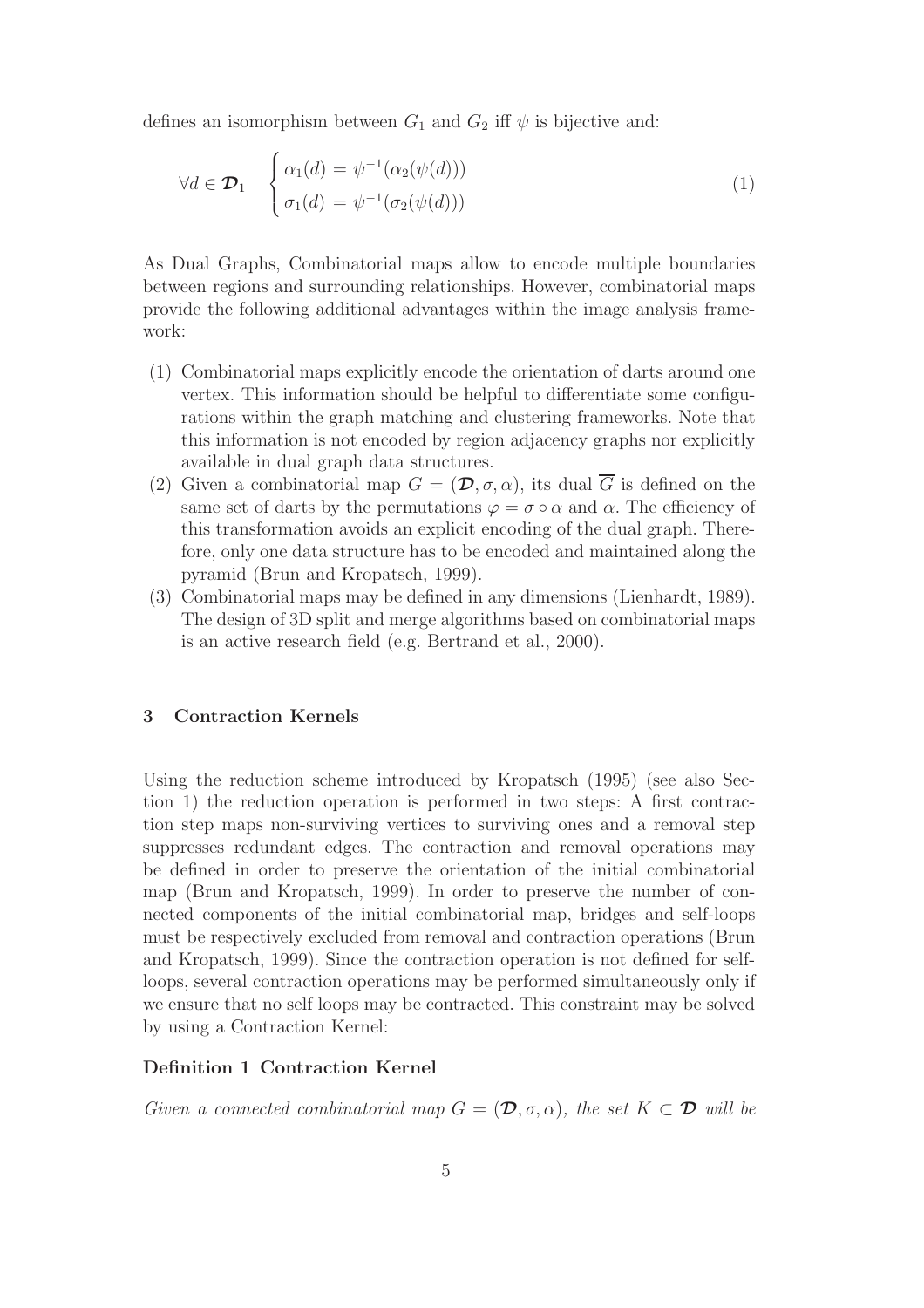called a contraction kernel iff it is a forest of  $G$  not including all darts of  $G$ :  $\mathcal{SD} = \mathcal{D} - K \neq \emptyset$ . The set  $\mathcal{SD}$  is called the set of surviving darts.

Since the set of darts to be contracted forms a forest of the initial combinatorial map, no self loop may be contracted and the contraction operation is well defined. Note that the forest  $K$  is not required to be a spanning one. This last point allows to apply contractions on some parts of the initial combinatorial map leaving the other parts unchanged. More generally, the set of child of a given vertex defined in the contracted combinatorial map may vary from a single vertex to a tree with any height. Moreover, since the vertices of the graph are implicitly defined by their darts we must require that at least one edge survives

Given an initial combinatorial map  $G_0$  contracted by a contraction kernel  $K_1$ into a reduced combinatorial map  $G_1 = G_0/K_1$ , any contraction kernel  $K_2$ defined on  $G_1$  is called a successor of  $K_1$ . This relation is denoted  $K_1 \prec K_2$ . Moreover, given two contraction kernels  $K_1$  and  $K_2$  both defined on  $G_0$ , we say that  $K_2$  includes  $K_1$  ( $K_1 \subset K_2$ ) iff the set of darts of  $K_1$  is included in the one of  $K_2$ . The successive applications of two successive kernels  $K_1$ and  $K_2$  on a combinatorial map  $G_0$  defines a contracted combinatorial map  $G_2 = (G_0/K_1)/K_2$ . We shown (Brun and Kropatsch, 1999) that the union of the darts of  $K_1$  and  $K_2$  defines a new contraction kernel  $K_3 = K_1 \cup K_2$  of  $G_0$ . Applied on  $G_0$ , this kernel provides the same contracted combinatorial map than the successive applications of  $K_1$  and  $K_2$ . Conversely, given two contraction kernels  $K_1$  and  $K_3$  of  $G_0$  such that  $K_1 \subset K_3$ , the set of darts of  $K_3$  which are not in  $K_1$  defines a contraction kernel  $K_2$  of  $G_1 = G_0/K_1$  such that  $G_1/K_2 = G_0/K_3$  (see proof in Brun and Kropatsch (1999)).

Therefore, the successive applications of small kernels may be replaced by the application of a bigger one. Conversely, one Contraction Kernel may be decomposed into smaller kernels in order to define some intermediate contracted combinatorial maps. Such results provide a better flexibility in the design of contraction kernels and allow us to adapt more efficiently the decimation rate to the data.

#### 4 Computation of the contracted combinatorial map

Given a combinatorial map  $G = (\mathcal{D}, \sigma, \alpha)$  and a Contraction Kernel K, the set of darts of the contracted combinatorial map is equal to  $S\mathcal{D} = \mathcal{D} - K$ (Definition 1). These surviving darts are connected in  $G$  by connecting walks:

#### Definition 2 Connecting walk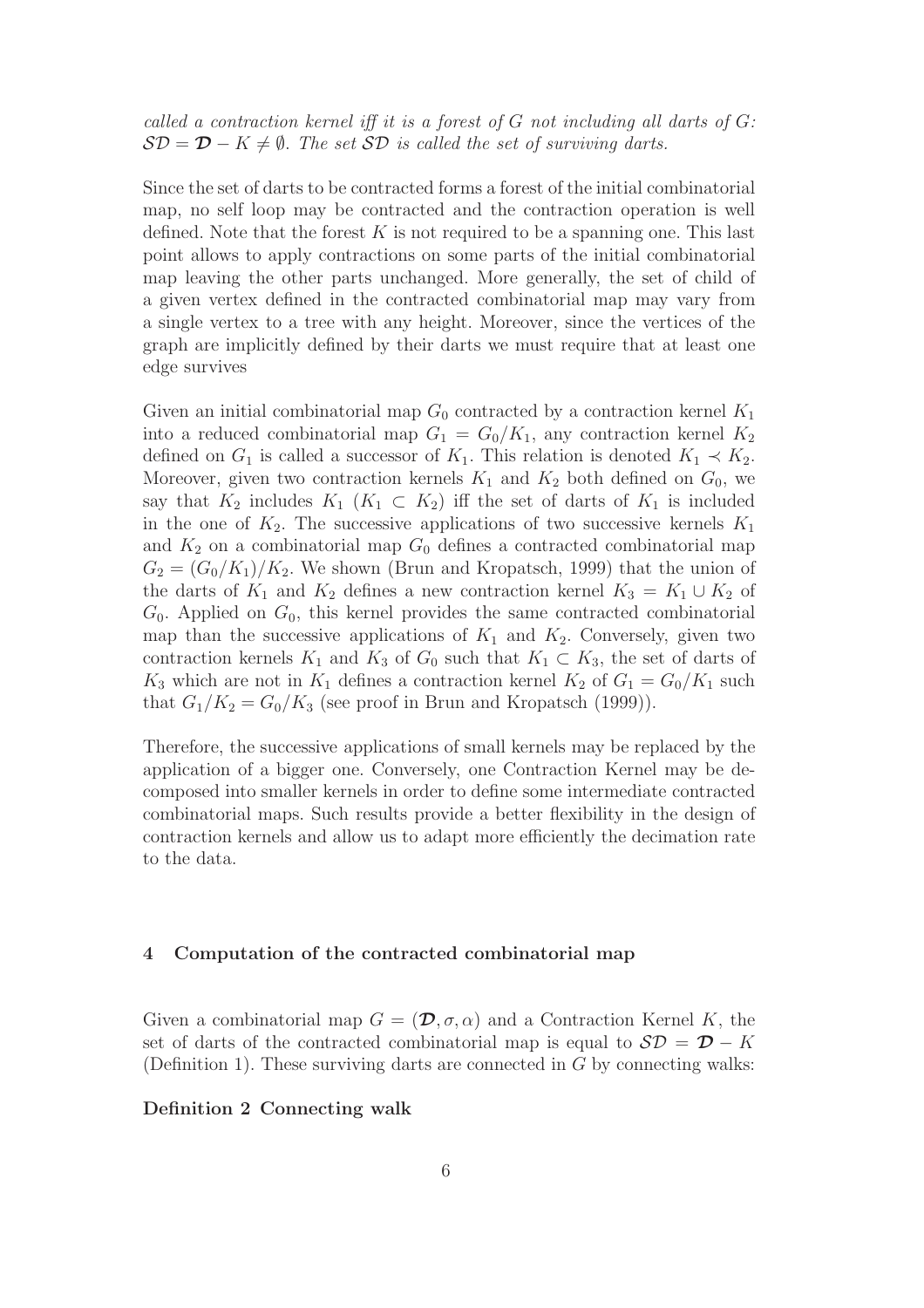Given a connected combinatorial map  $G = (\mathcal{D}, \sigma, \alpha)$ , a contraction kernel K and a dart  $d \in \mathcal{SD}$ , the **connecting walk** associated to d is equal to:

$$
CW(d) = d, \varphi(d), \dots, \varphi^{n-1}(d) \text{ with } n = Min\{p \in \mathbb{N}^* \mid \varphi^p(d) \in \mathcal{SD}\}\
$$

Note that only the first dart of each connecting walk survives. Each connecting walk  $CW(d)$  connects the surviving darts d and  $\varphi^{n}(d)$  by a sequence of non surviving darts. Moreover, the set of connecting walks defines a partition of the initial set of darts  $\mathcal D$  (Brun and Kropatsch, 1999). We have thus:

$$
\mathcal{D} = \bigsqcup_{d \in \mathcal{SD}} CW(d) \tag{2}
$$

Where  $\Box$  denotes an union of disjoint sets.

If  $\mathcal{D}_K$  denotes the set of connecting walks defined on G by the contraction kernel K, the following applications define permutations on  $\mathcal{D}_K$  see formal proof in Brun and Kropatsch (1999)):

$$
\alpha_K \left( \begin{array}{ccc} \mathcal{D}_K & \to \mathcal{D}_K \\ CW(d) \mapsto CW(\alpha(d)) \end{array} \right) \left\{ \begin{array}{ccc} \mathcal{D}_K & \to \mathcal{D}_K \\ CW(d) = d, \dots, \varphi^{n-1}(d) \mapsto CW(\varphi^n(d)) \end{array} \right\}
$$

Indeed, the permutation  $\alpha_K$  satisfies  $\alpha_K^2(CW(d)) = CW(\alpha^2(d)) = CW(d)$ . The permutation  $\alpha_K$  is thus an involution (and therefore a permutation). Moreover, the dart  $\varphi^{n}(d)$  is uniquely defined from the dart d. Since each connecting walk contains a unique surviving dart,  $CW(\varphi^n(d))$  is uniquely determined from  $CW(d)$ . The application  $\varphi_K$  is thus injective from  $\mathcal{D}_K$  to  $\mathcal{D}_K$ . It is thus also surjective and defines a permutation on  $\mathcal{D}_K$ . Since  $\alpha_K$  and  $\varphi_K$  define two permutations on  $\mathcal{D}_K$ ,  $\sigma_K = \varphi_K \circ \alpha_K$  is a permutation as the composition of two permutations. The two permutations  $\alpha_K$  and  $\sigma_K$  structure the set of connecting walks  $\mathcal{D}_K$  into a combinatorial map  $G_K = (\mathcal{D}_K, \sigma_K, \alpha_K)$  (Brun and Kropatsch, 1999). Moreover, since each connecting walk contains only one surviving dart, we can consider CW as a bijective application from  $\mathcal{SD}$  to  $\mathcal{D}_K$ . If  $G' = (\mathcal{SD}, \sigma', \alpha')$  denotes the contracted combinatorial map, CW defines an isomorphism between G' and  $G_K$  (see proof in Brun and Kropatsch (1999)). Therefore (see equation 1):

$$
\forall d \in \mathcal{SD} \quad \alpha'(d) = CW^{-1}(\alpha_C(CW(d))) = CW^{-1}(CW(\alpha(d)))) = \alpha(d)
$$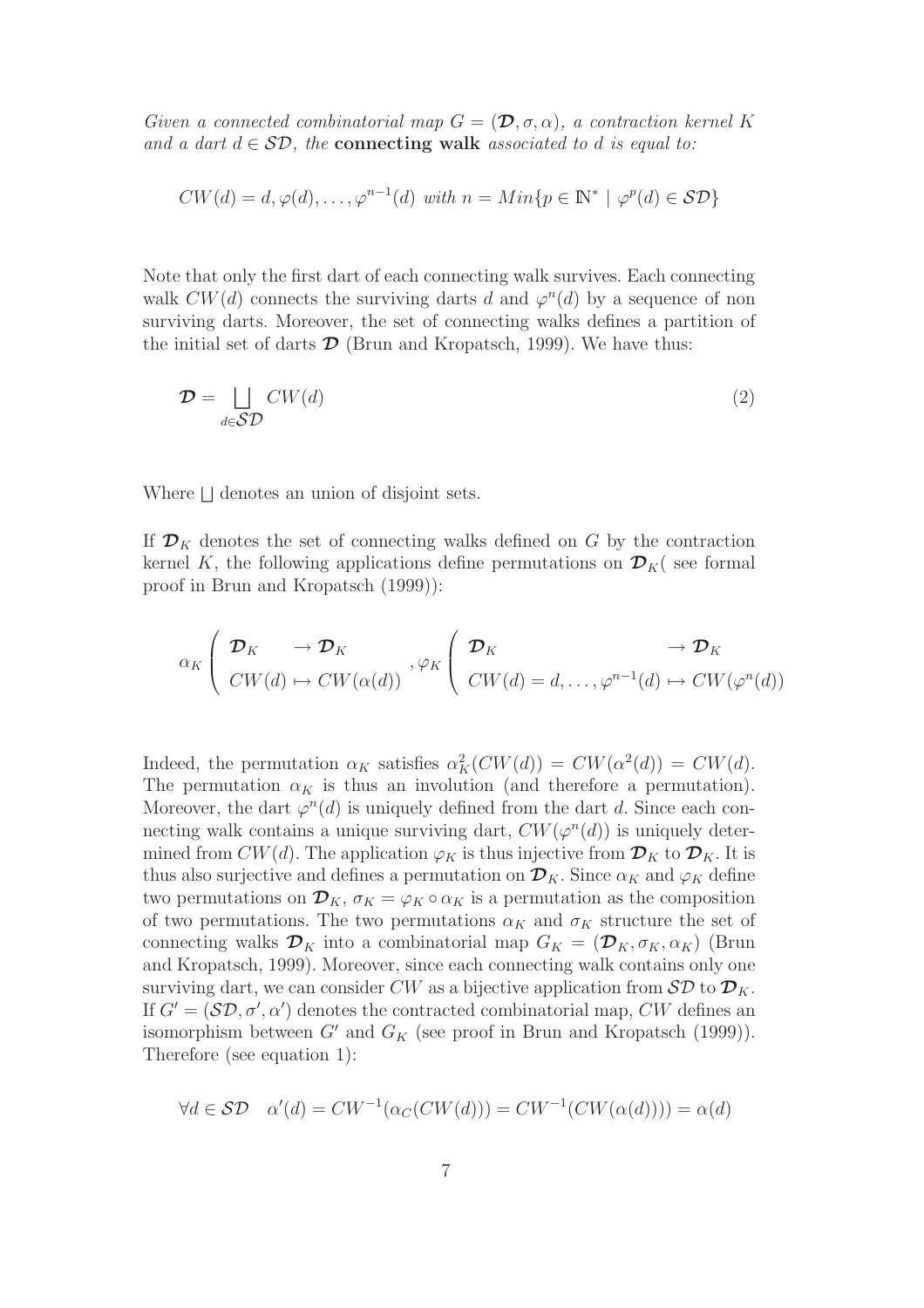In the same way, we obtain for any dart  $d$  in  $\mathcal{SD}$ 

$$
\sigma'(d) = CW^{-1}(\sigma_C(CW(d))) = CW^{-1}(\varphi_K \circ \alpha_K(CW(d))) = \varphi^n(\alpha(d))
$$
  
with  $n = Min\{p \in \mathbb{N}^* \mid \varphi^p(\alpha(d)) \in \mathcal{SD}\}\$  (3)

Note that,  $\varphi^{n-1}(\alpha(d))$  is the last dart of  $CW(\alpha(d))$ . Therefore, the permutation  $\alpha$  remains unchanged in the contracted combinatorial map while the permutation  $\sigma'$  maps each surviving dart d to the  $\varphi$ -successor of the last dart of  $CW(\alpha(d))$ . Therefore, the computation of the  $\sigma$ -successor of a dart d in the contracted combinatorial map requires to traverse  $CW(\alpha(d))$ . Sequential algorithm 1 computes the  $\sigma$ -successor of all the surviving darts in the contracted combinatorial map. Since the set of connecting walks forms a partition of  $\mathcal D$ (equation 2), Algorithm 1 has to traverse  $|\mathcal{D}|$  darts. Its complexity is thus equal to  $\mathcal{O}(|\mathcal{D}|)$ .

```
\n
$$
\begin{aligned}\n\text{dart contracted\_sigma}(G &= (\mathcal{D}, \sigma, \alpha), K) \\
\{\n\begin{aligned}\n\text{For each } d \in \mathcal{SD} &= \mathcal{D} - K \\
\text{do} \\
d' &= \varphi(\alpha(d)) = \sigma(d) \text{ // Second dart of } CW(\alpha(d)) \\
\text{while}(d' \in K) \text{ // computation of } CW(\alpha(d)) \\
d' &= \varphi(d') \\
\sigma'(d) &= d'\n\end{aligned}\n\end{aligned}
$$

```

Algorithm 1: Computation of the permutation  $\sigma'$ 

The basic idea of a parallel implementation of Algorithm 1 is to compute concurrently for each dart  $d$ , the first surviving dart encountered when traversing the  $\varphi$ -orbit of d from d. The result of this parallel computation is stored in an array survive initialized to  $survive[d] = d$  for each dart (Algorithm 2, lines 3) to 4). We have thus:

$$
\forall d \in \mathcal{D} \quad \begin{cases} \text{survive}[d] = \varphi^q(d) & \text{with } q = \text{Min}\{p \in \mathbb{N} \mid \varphi^p(d) \in \mathcal{SD}\} \\ = \varphi^{n-1}(d) & \text{with } n = \text{Min}\{p \in \mathbb{N}^* \mid \varphi^{p-1}(d) \in \mathcal{SD}\} \end{cases}
$$

Moreover, using equation 3:

$$
\sigma'(d) = \varphi^n(\alpha(d)) = \varphi^{n-1}(\varphi(\alpha(d))) = \varphi^{n-1}(\sigma(d))
$$
  
with  $n = Min\{p \in \mathbb{N}^* \mid \varphi^p(\alpha(d)) \in \mathcal{SD}\} = Min\{p \in \mathbb{N}^* \mid \varphi^{p-1}(\sigma(d)) \in \mathcal{SD}\}.$ 

Therefore, (Algorithm 2, lines 9 to 10):  $\sigma'(d) = \varphi^{n-1}(\sigma(d)) = survive[\sigma(d)]$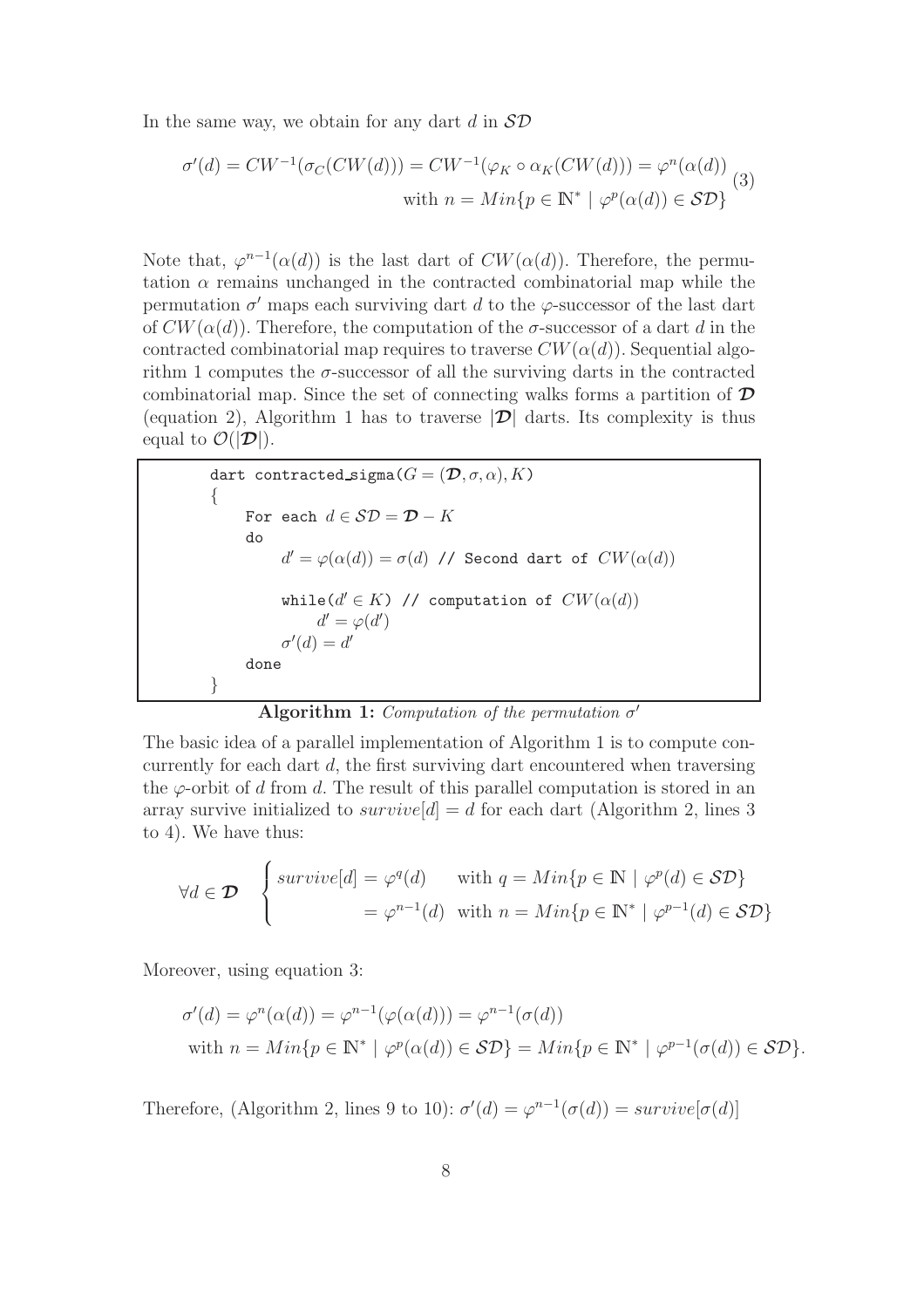1 dart parallel\_contracted\_sigma $(G = (\mathcal{D}, \sigma, \alpha), K)$  $2 \{$ 3 for each  $d$  in  $\mathcal D$  do in parallel 4  $survive[d] = d$ 5 for each  $d$  in  $\mathcal D$  do in parallel 6 while(survive[ $d$ ]  $\in$  K) 7  $survive[d] = survive[\varphi(d)]$ 8 9 for each  $d$  in  $SD$  do in parallel 10  $\prime'(d) = survive[\sigma(d)]$ 11 }

Algorithm 2: Parallel computation of the permutation  $\sigma'$ 

The parallel complexity of algorithm 2 is determined by the number of elementary steps performed in the second loop(lines 5 to 7). This number is equal to the cyclic distance between  $d$  and its associated surviving dart. If we denote by  $D$  the maximum of these distances, the parallel algorithm will terminate after D steps. Therefore, worst case parallel complexity of our algorithm is linear in the cyclic max-distance between surviving darts.

## 5 Conclusion

We have defined in this article the notion of contraction kernel which allows to perform several contractions simultaneously. Successive kernels may be combined in an equivalent kernel or on the contrary one kernel may be decomposed into smaller ones. This notion of equivalent kernels provides a better flexibility in the design of kernels which allows to better fit the pyramid structure to the data. This article also provides the main theoretical results required to compute the reduced combinatorial map defined by a contraction kernel. These results are used to design one sequential and one parallel algorithm computing the contracted combinatorial map.

Finally, the combinatorial pyramid should be a nice framework to take up some of the challenges defined during GbR'2001 (Jolion et al., 2001). Indeed, a hierarchical matching should reduce the computation cost of matching algorithms for large graphs. The efficiency of matching algorithms should be further improved by using the explicit encoding of the orientation which defines an additional constraint. Compared to a RAG, a combinatorial map encodes multiple boundaries, inclusion relationships and the orientation of edges around each vertex. This model may be further enriched in order to "increase the intelligence of a pixel-based graph". Finally, combinatorial maps are defined in any dimension and offer thus a nice framework for applications using 3D or 4D data.